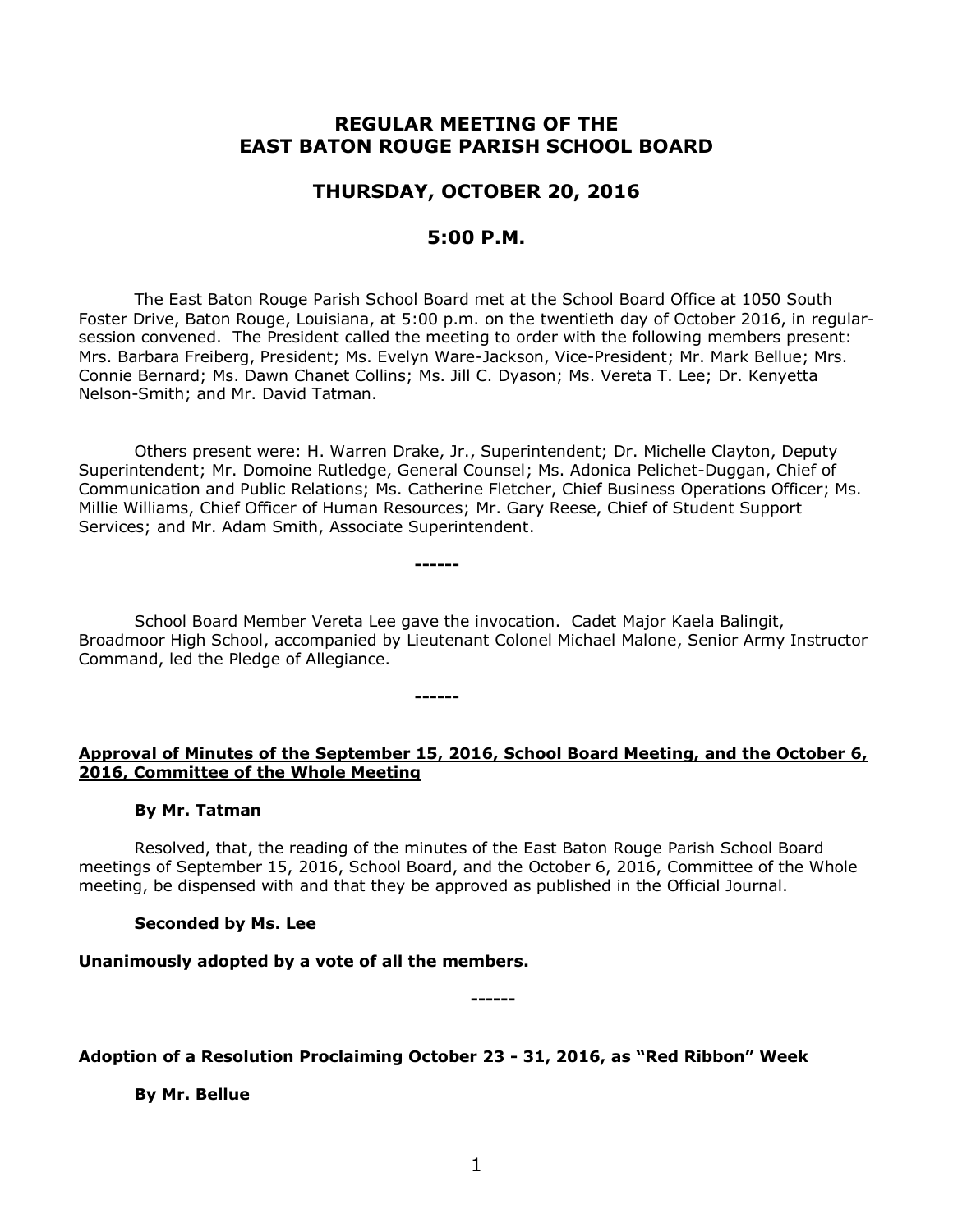Resolved, that, the East Baton Rouge Parish School Board does hereby adopt a Resolution proclaiming October 23 - 31, 2016, as "Red Ribbon" week.

#### **Seconded by Mrs. Bernard**

**Unanimously adopted by a vote of all the members.**

------

#### **Approval of Consent Agenda Items**

#### **By Ms. Dyason**

Resolved, that, the East Baton Rouge Parish School Board does hereby approve the Consent Agenda items.

#### **Seconded by Vice-President Ware-Jackson**

**Unanimously adopted by a vote of all the members present. (Ms. Lee was absent)**

**------**

**------**

*The following items were approved as part of the Consent Agenda:*

Approval of the 2016-2017 Positive Behavior Intervention and Support Program Budget (PBIS).

Approval of the following grants:

(a). LOSFA Field Outreach Services (LFOS) Sub-Grant award and contract with the Louisiana Board of Regents in the amount of \$139,400.00. The grant will provide financial and programmatic support in building a college-going culture to the following schools: Broadmoor High (\$28,970.00), Glen Oaks High (\$17,272.50), Scotlandville Magnet High (\$28,925.00), Tara High (\$21,992.50), Woodlawn High (\$23,320.00), McKinley Middle Magnet (\$4,830.00), Park Forest Middle (\$4,830.00), Southeast Middle (\$4,830.00), and Scotlandville Middle Pre-Engineering Magnet (\$4,430.00).

(b). Verizon Innovative Learning Design-Thinking program grant in the amount of \$20,000.00 to provide teachers at McKinley High School with unique training opportunities designed to foster classroom innovation, entrepreneurship, and digital literacy.

(c). Batters Up USA Equipment grants in the amount of \$2,261.00. The grants will provide softball equipment for the following seven (7) schools that were relocated due to the flood: Glen Oaks Park Elementary, Greenbrier Elementary, Park Forest Elementary, Howell Park Elementary, Twin Oaks Elementary, Brookstown Middle, and Park Forest Middle.

(d). 2016 Soft-Stick Equipment grant. This grant will provide lacrosse equipment from US Lacrosse to the following schools: Glen Oaks Park Elementary, Greenbrier Elementary, Park Forest Elementary, Howell Park Elementary, Twin Oaks Elementary, Brookstown Middle, and Park Forest Middle.

(e). New Orleans Jazz & Heritage Foundation's 2016-2017 Community Partnership Grant in the amount of \$4,000.00. Park Forest Middle will receive \$2,000.00 for the purchase of band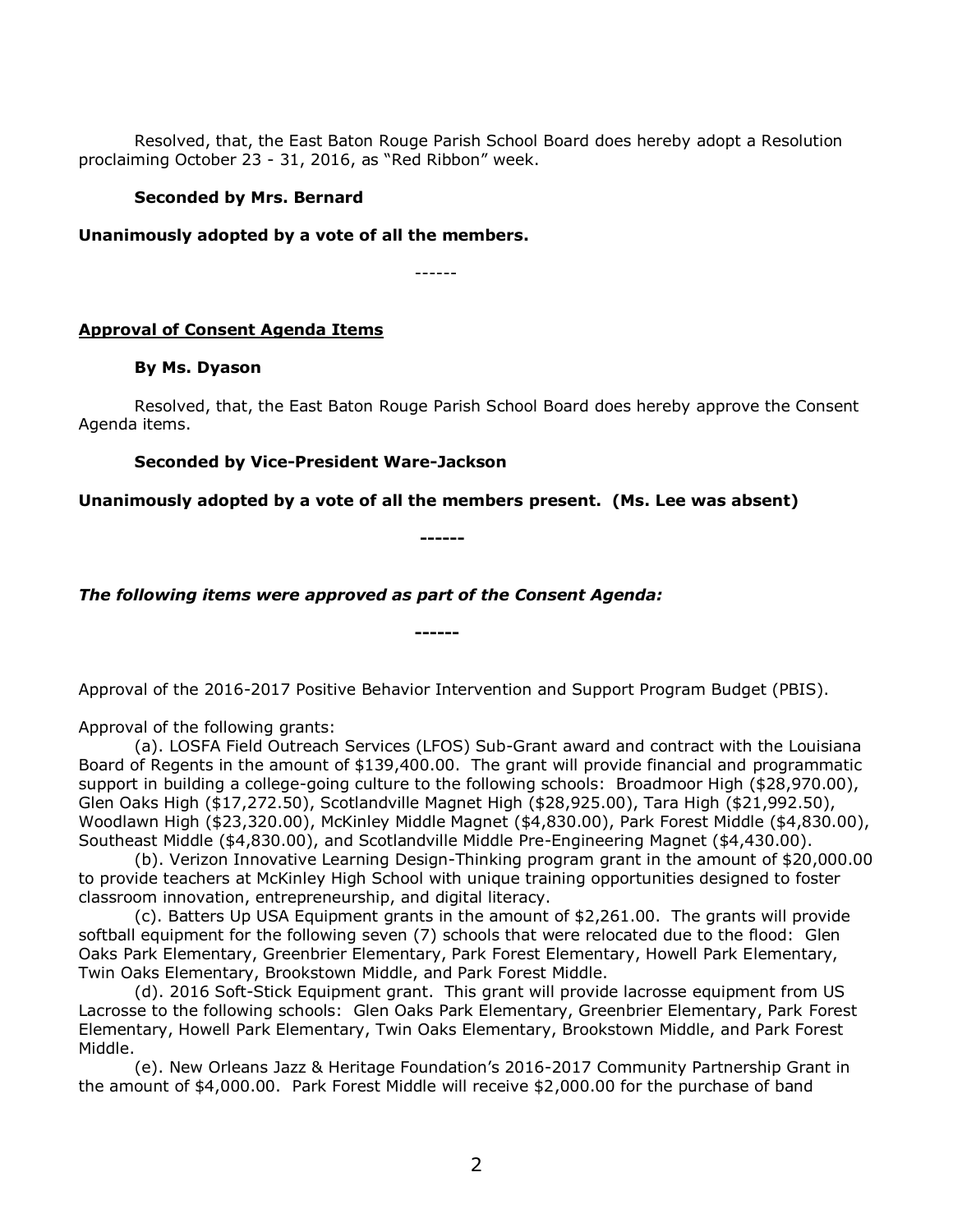supplies and materials. Woodlawn High's Band will receive \$2,000.00 towards the purchase of an 18-foot trailer.

Approval of a Memorandum of Understanding (MOU) with Baton Rouge Community College for Dual Enrollment courses for all district high schools for the 2016-2017 school year. (Funding Source: Education Excellence Fund).

------

### *END OF CONSENT AGENDA ITEMS*

**------**

### **Approval of an Agreement**

#### **By Ms. Dyason**

Resolved, that, the East Baton Rouge Parish School Board does hereby approve an agreement between the East Baton Rouge Parish School Board and Educational Professional Services in the amount of \$35,000.00 for E-rate consulting services. (Funding Source: Technology).

### **Seconded by Mr. Tatman**

### **Unanimously adopted by a vote of all the members present. (Ms. Lee was absent)**

**-----**

### **Authorization to Allow Superintendent of Schools to Issue a Request for Proposals**

### **By Mr. Tatman**

Resolved, that, the East Baton Rouge Parish School Board does hereby authorize the Superintendent of Schools to issue a Request for Proposals for Program Management Services to repair schools and other facilities damaged by the August 2016 flood event and to provide for related matters.

### **Seconded by Mrs. Bernard**

### **Unanimously adopted by a vote of all the members.**

**------**

### **Approval of a Professional Services Contract**

### **By Ms. Lee**

Resolved, that, the East Baton Rouge Parish School Board does hereby give approval of a professional services contract between the East Baton Rouge Parish School Board and Teach Town,